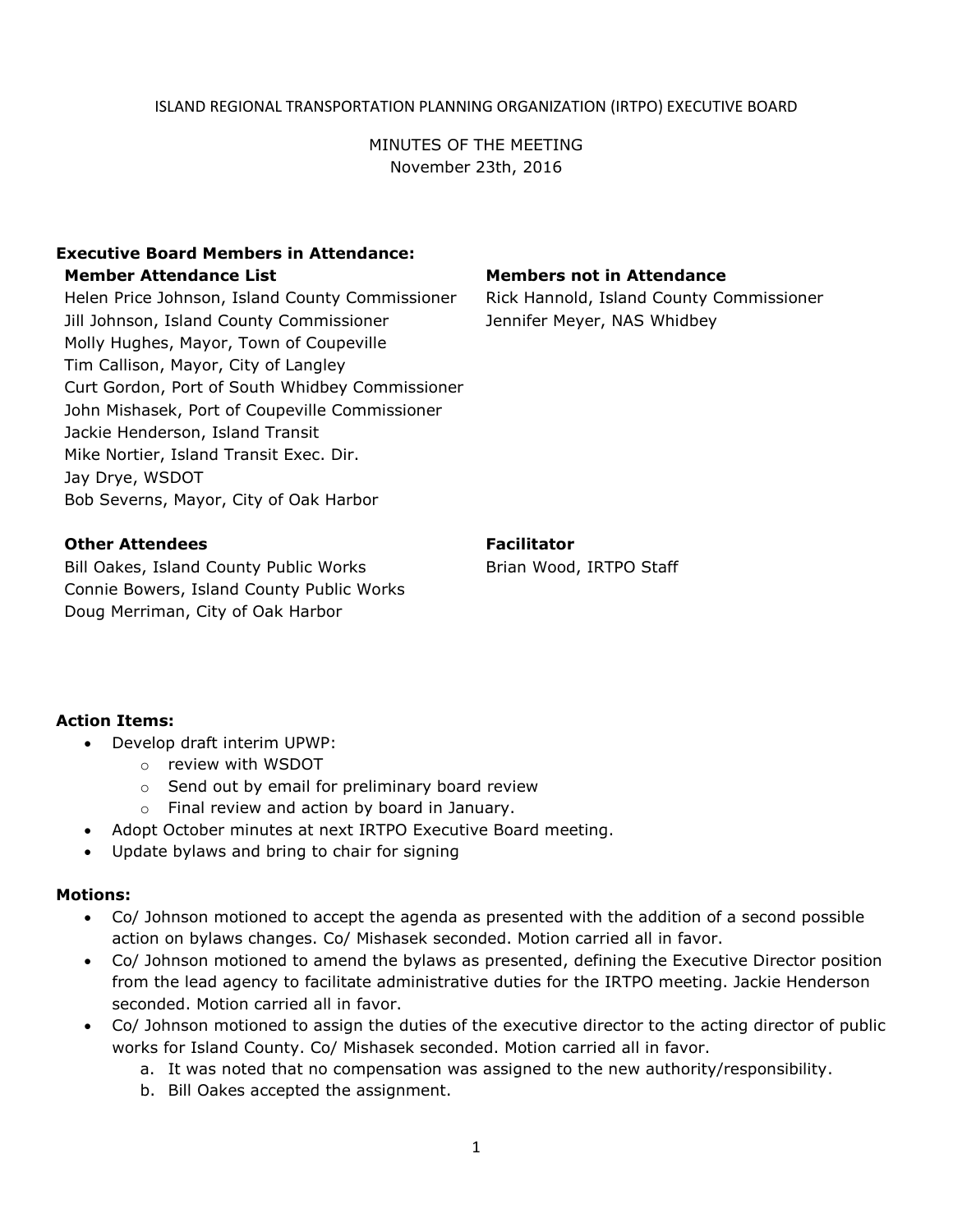- Co/ Mishasek motioned to accept the other amendments to the bylaws as presented. Co/ Johnson seconded. Motion carried all in favor
- Co/ Gordon motioned to approve a letter to the PSRC regarding adding Island County to the PSRC's recommended list for passenger-only ferry service. Co/Mishasek seconded.
	- a. Commissioner Johnson expressed reservations regarding passenger-only ferries between Island and PSRC regions, given the potential to impact housing costs and transform the county into a bedroom community.
	- b. Mayor Callison, Commissioner Price Johnson, and Commissioner Gordon recognized that such service had an unknown potential for changes of concern, but a likely potential for economic development and retention of family-wage earning residents.
	- c. Motion carried all in favor.
- Co/ Mishasek motioned to cancel the meeting for December 28th. Mayor Callison seconded. Motion carried all in favor.

## **Call to Order/Changes to Agenda**

- The Island Regional Transportation Planning Organization (IRTPO) Executive Board met in the Island County Commissioners' Hearing Room on November 23, 2016. The meeting was called to order at approximately 11:05 AM by Chair Price Johnson.
- Agenda was amended to add possible action on administrative changes to the bylaws.

## **Bylaws Amendment: Executive Director Position**

- The proposed amendment to the IRTPO bylaws to include a staff position of executive director was outlined and the rational for the position was discussed:
	- $\circ$  An experienced lead agency staff member could be granted specific administrative authorities: signing WSDOT/USDOT funding agreements, signing routine letters of support for grant applications to members or regional partners as needed, applying for IRTPO funding that becomes available.
	- $\circ$  The executive director would delegate duties to, and oversee, other staff positions.
	- $\circ$  The position would help avoid the need to bring administrative items before the board and provide an opportunity to address time-sensitive actions.
	- $\circ$  The position would be under direction of the board, but also ensures that there is an opportunity for review by senior staff who can bring institutional knowledge and experience to bear when documents are executed or, alternatively, to refer documents for consideration by the board.
- Question: does the letter of support, signed by the Executive Director mean that the IRTPO supports that action?
	- $\circ$  Answer: Yes, which is why the position would be staffed by an experienced person who could be trusted with the authority to determine what is routine, and what needs to go before the board for approval.
- Question: Who would fill the new role?
	- $\circ$  Answer: Director of public works, Bill Oakes. His appointment is recognized in a second action on the agenda.

## **Bylaws Amendment: Administrative changes and clarifications**

 A copy of the bylaws was reviewed that showed the new executive director language and included the following additional administrative changes: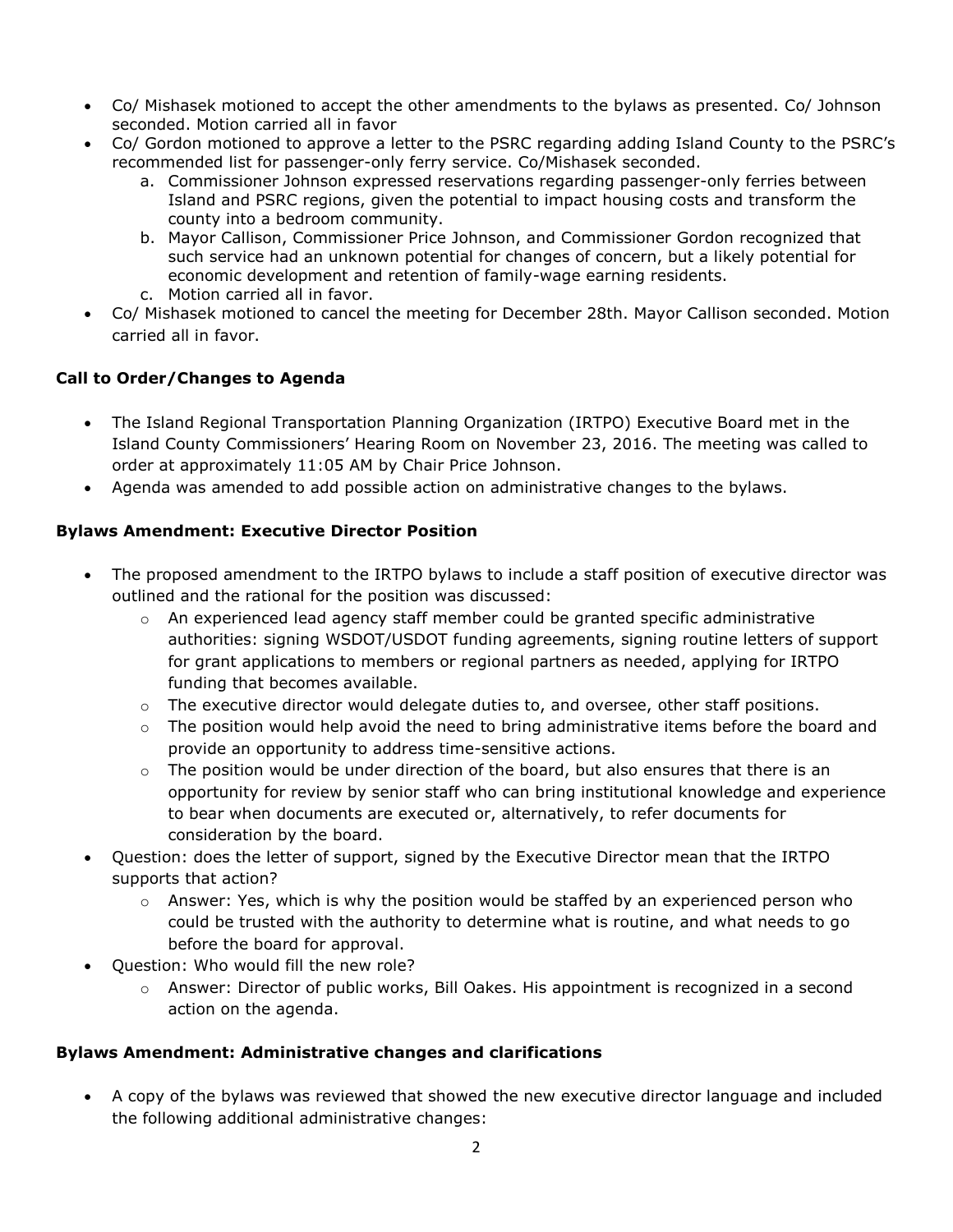- o Titles for article subsections.
- o A table of contents.
- $\circ$  Addition of a reference to the executive director's signing authorities under article V, subsection 5.6, which otherwise describes the general signing authority of the chair.
- $\circ$  Removal of two instances of the word "unanimous" (article VIII and the signature page) given that it conflicted with the intended language of "quorum" that was also present.
- o Adding a page that records all new amendments
- $\circ$  Reduction of the signatures page to a single signatory: IRTPO Chairperson.
- o Question: Who is the Vice Chair
	- Answer: The board recognized that Mayor Callison was filling that role.

## **Unified Planning Work Program (UPWP)**

The proposed elements of an interim UPWP were presented. Many of the items are already work items for Island County, but must be in the UPWP so they can be charged to the RTPO grant:

- Code of ethics—need a written standard of conduct for organization
- Regional significance—we have examples from other regions, though there may be value in not going too broad (limited funding gets diluted)
- Regional Transportation Plan—similar to a comprehensive plan for the region
	- o Regional long-range transportation plan
	- $\circ$  Drawn from existing Countywide Planning Policies and comprehensive plan in the region
	- o Longer term effort—we will only begin the process, much would move to next UPWP
- Federal Funding Application Materials/Presentation Procedures
	- o Current system does not fit our needs well
- Corridor Sketch Initiative--planning with WSDOT
- Federal Funding Tracking
	- o Process needs to be more efficient and comprehensive
- Public outreach strategy
	- o We have some wiggle room, but nothing is currently defined.
	- $\circ$  Complying with current WSDOT guidelines will make it easier to meet future requirements.
- Develop next UPWP

WSDOT will assist the IRTPO with the UPWP and other deliverables

- Question: Didn't we develop the elements of a Regional Transportation Plan (RTP) when we were members of the Skagit-Island RTPO?
	- o Answer: There are likely many components of the SIRTPO documents that will help the IRTPO develop its RTP. The document evolves overtime so we can continue to refine its content.
- Question: Does this document need to be developed and approved in December?
	- $\circ$  Answer: A rough draft will be developed in early December. Given that this is the IRTPO's first time addressing the UPWP, WSDOT could probably work with a draft, even if it is not approved until our January meeting.
- Board should be able to see and consider the draft without constraint of a short timeline.

# **IRTPO Input Letter to Puget Sound Regional Council (PSRC)**

• The PSRC is developing a workplan for their next update to their long-range transportation plan (Transportation 2040) and there is an opportunity to provide input to that workplan.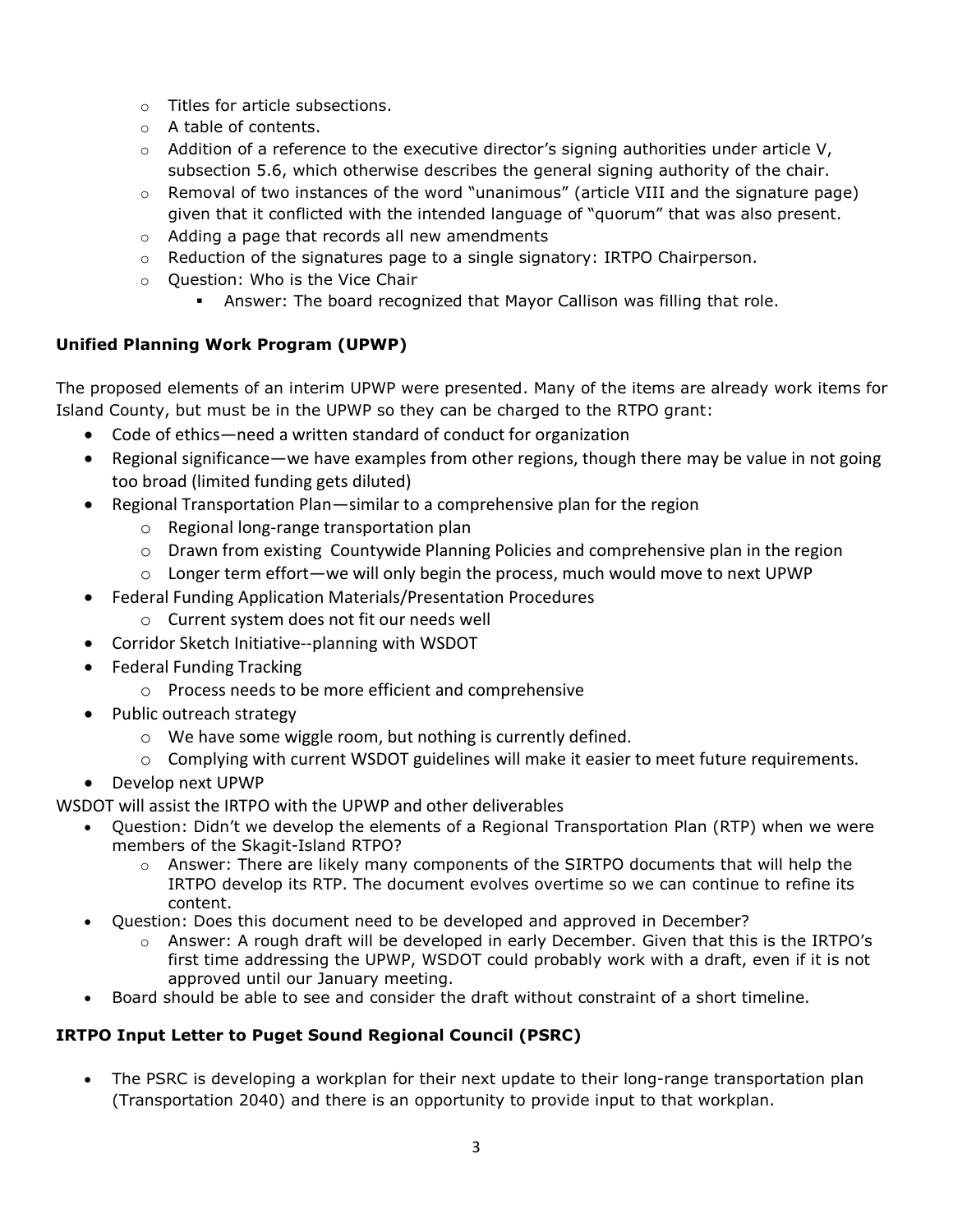- Island County donates 47% of our workforce to the PSRC, but we are not being considered for passenger-only service to the PSRC.
- Jefferson County donates 33% of its workforce and are included on the unprogrammed list of future passenger-only ferry route recommendations.
- The board was given a draft letter outlining a request by the IRTPO to be included in the PSRC's unprogrammed, passenger-only ferry recommendation list.
- Discussion included the following points:
	- o There is significant commuter traffic in both directions
		- reverse commute for hospital, county, school district
	- $\circ$  Passenger-only ferry service increases regional mobility without cars
	- o Better connectivity is a top legislative priority
	- $\circ$  We need to balance ease of commuting with promoting new economic activity
	- o South Whidbey is losing its family-wage demographic
- The following concerns and opportunities were expressed:
	- o Concerns-
		- **Impacts affordable housing**
		- **Possible effects to rural lands preservation**
		- **Promotes service job economy versus industry**
		- Increases population and changes regional demographics
	- o Opportunities-
		- **Better access to jobs, education**
		- better commuting opportunities may help to retain or grow family wage demographic
		- Walk-ons are more likely to shop where they live
		- **It would be more attractive to work in Island County**
		- **Creates economic vitality**

## **Farmhouse Gang**

- Updated Board regarding legislative agenda, which addresses Out-Of-Bounds Transit Study. The study revealed:
	- o Most transit agencies provide out-of-bounds service.
	- $\circ$  Hope was to help smaller/rural transit agencies find funding for their out-of-bounds services:
		- The study did not go far enough, since it noted that all agencies (large & small) provide these services.
		- **Study did not talk about funding avenues.**
		- Study did not consider the fact that regions with larger urban centers can generate enough funding for their out-of-boundary service.
		- Jennifer Ziegler of the Washington State Transportation Association concluded that the study does not clearly identify a special funding need for smaller transit agencies.
- Goal: Find a way for Farmhouse Gang help the smaller agencies.

# **Mukilteo City Council Parking Meeting**

It was briefly noted that no decision regarding parking development in Mukilteo has been made. There will be an open house in January. The handout given to the Mukilteo City Council regarding benefits downtown parking options in Mukilteo was passed out to the Board.

The meeting adjourned at 12:00 PM.